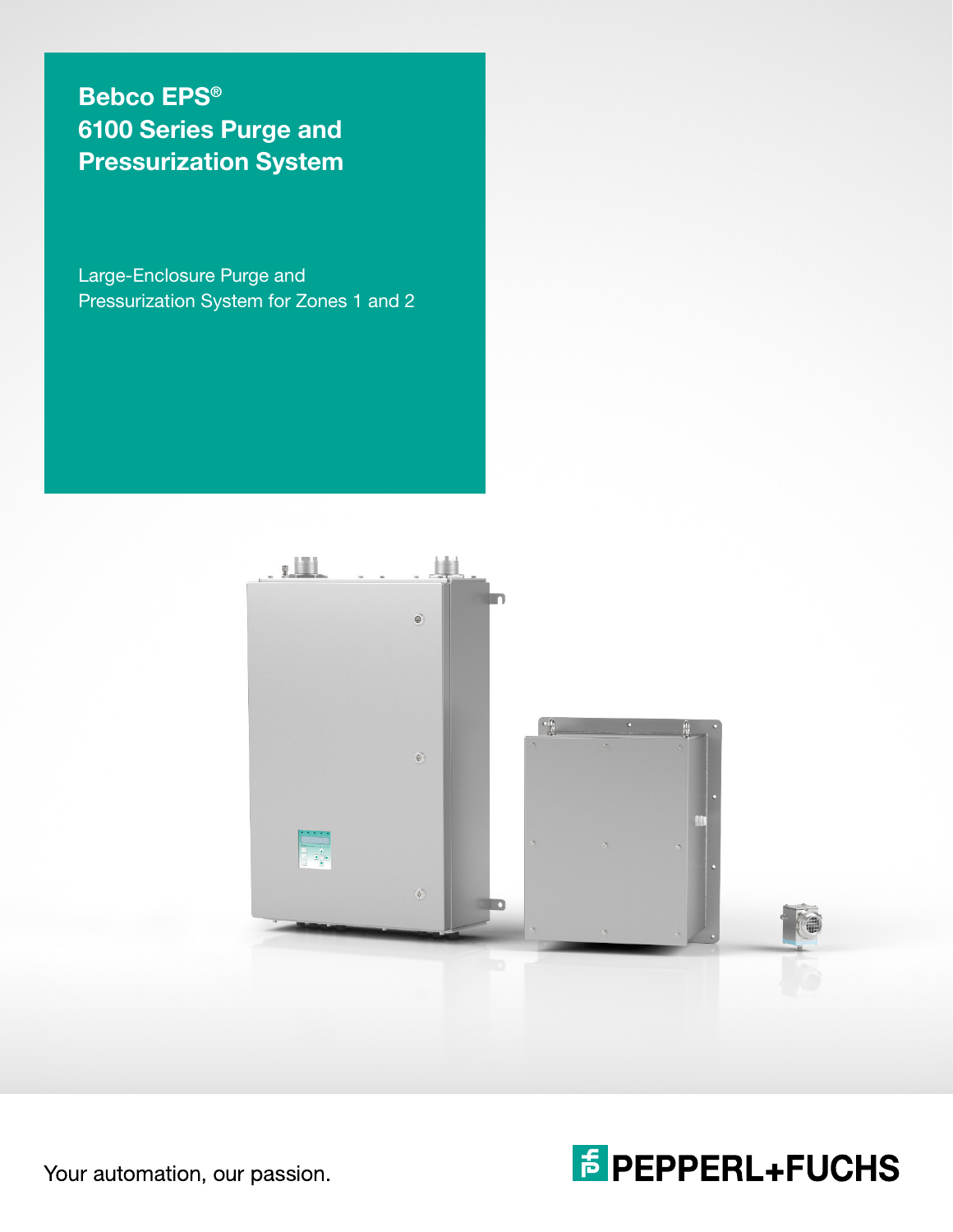Control Unit Enclosure Protection Vent



Global leader in purging technology—support in 70+ countries



Easier to install: only requires intrinsically safe wiring



Password-protected, user-configured operations



The 6100 series purge and pressurization system consists of a control unit, an enclosure protection vent, a low-pressure sensor, and optional temperature sensors. Specially designed for use with large motors, drives, compressors, and enclosures in hazardous locations, the 6100 can purge enclosures larger than 13  $m<sup>3</sup>$  (460 ft<sup>3</sup>).



The remote pressure sensor can be installed in a low-pressure area to ensure the enclosure pressure is above the minimum

Access to historical information, temperature, time in use, current and last alarm (if any), purging time left, and enclosure pressure

# Bebco EPS® 6100 Series Purge and Pressurization System

Low-cost protection for large enclosures and electronics in hazardous areas.

#### Quick and Easy Configuration

The configurable control unit comes with an intrinsically safe user interface. The unit can be mounted in a separate enclosure near operating personnel for quick access and easy monitoring. When configuring the unit, the user interface can be used to access the easy-to-use menu for commissioning.





#### Pressure and Temperature Monitoring/Control

The configurable control unit also features temperature monitoring, pressure monitoring and compensation, and up to three temperature sensor inputs that can monitor various temperature points within a motor housing. The intrinsically safe low-pressure sensor provides an accurate enclosure pressure reading for safe operation in hazardous locations. The pressure sensor, which can measure internal pressure from 0 to 25 mbar, can be installed at the motor's low-pressure section for safe and accurate readings.



#### Added Flexibility with Configurable Inputs and Outputs

Suited for applications in the chemical, petrochemical, and oil and gas industries, the system comes with a configurable auxiliary output that can be used for control and alarm notifications. Two selectable intrinsically safe inputs are available to support power control, bypass, an energizing control valve, or a door-open alarm.

#### **Universal**

- **AC 100 ... 250 V AC**
- DC 20 ... 30 V DC

#### **Materials**

■ 1.4404/316L stainless steel

#### **Dimensions**